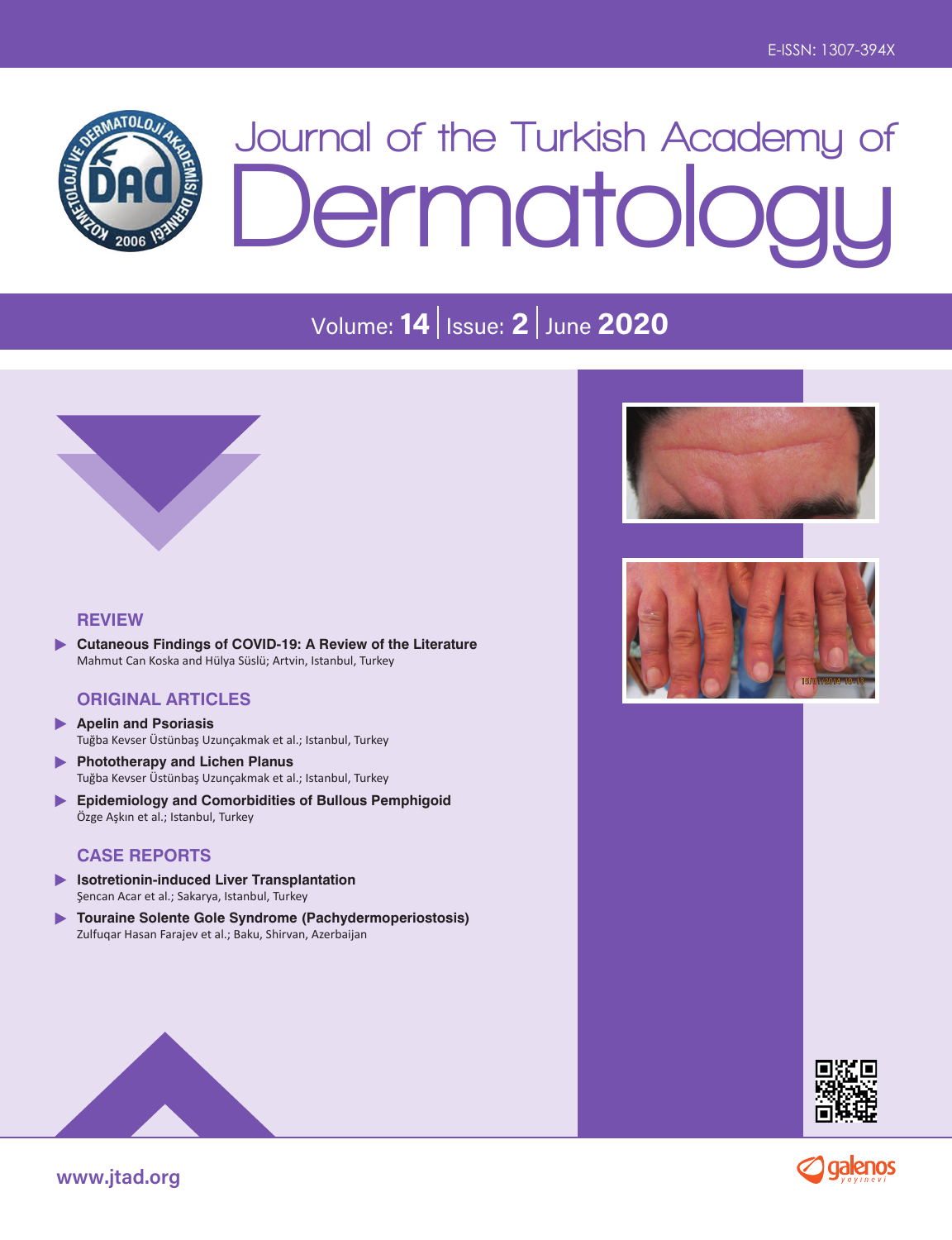

# **EDITORIAL BOARD**

**Fatma Pelin CENGİZ, MD** İstanbul, Turkey **Emel ÇALIKOĞLU, MD** Aksaray, Turkey **Didem Didar BALCI, MD**

İzmir, Turkey

#### **Editors**

#### **Burhan ENGİN, MD**

Istanbul University-Cerrahpasa, Cerrahpasa Faculty of Medicine, Department of Dermatology, Istanbul, Turkey ORCID ID: orcid.org/0000-0002-5140-1926

**Yalçın TÜZÜN, MD** Istanbul University-Cerrahpasa, Cerrahpasa Faculty of Medicine, Department of Dermatology, Istanbul, Turkey ORCID ID: orcid.org/0000-0002-1949-7753

#### **Executive Editors**

**Özge AŞKIN, MD**

Istanbul University-Cerrahpasa, Cerrahpasa Faculty of Medicine, Department of Dermatology, Istanbul, Turkey ORCID ID: orcid.org/0000-0003-1413-9436

**Tuğba Kevser UZUNÇAKMAK, MD** Istanbul University-Cerrahpasa, Cerrahpasa Faculty of Medicine, Department of Dermatology, Istanbul, Turkey ORCID ID: orcid.org/0000-0001-8057-3463

#### **Editorial Board**

**Necmettin AKDENİZ, MD** İstanbul, Turkey **Varol L. AKSUNGUR, MD** Adana, Turkey **Giuseppe ARGENZIANO, MD** Naples, Italy **Fatma AYDIN, MD** Samsun, Turkey **Kenan AYDOĞAN, MD** Bursa, Turkey **Emel BÜLBÜL BAŞKAN, MD** Bursa, Turkey

**Dilek BAYRAMGÜRLER, MD** İzmit, Turkey

**Cemal BİLAÇ, MD** Manisa, Turkey

**Murat BORLU, MD** Kayseri, Turkey

**Galenos Publishing House Owner and Publisher** Derya Mor Erkan Mor **Publication Coordinator** Burak Sever **Web Coordinators** Fuat Hocalar Turgay Akpınar

#### **Graphics Department** Ayda Alaca Çiğdem Birinci Gülşah Özgül **Finance Coordinator** Sevinç Çakmak

**Project Coordinators** Duygu Yıldırım Gamze Aksoy **Batya DAVIDOVICI, MD** Rechovot, Israel **Sibel DOĞAN, MD** Ankara, Turkey **Bilal DOĞAN, MD** İstanbul, Turkey **Asena Çiğdem DOĞRAMACI, MD** Hatay, Turkey **Nazan EMİROĞLU, MD** İstanbul, Turkey **Serap GÜNEŞ BİLGİLİ, MD** Van, Turkey **Müzeyyen GÖNÜL, MD** Ankara, Turkey **Ülker GÜL, MD** Ankara, Turkey **Mehmet Ali GÜRER, MD** Ankara, Turkey **Eckart HANEKE, MD** Freiburg, Germany **Arun INAMADAR, MD** Bijapur, India **Nida KAÇAR, MD** Muğla, Turkey **Ayşe Serap KARADAĞ, MD** İstanbul, Turkey **Pelin KARTAL, MD** Ankara, Turkey **Demet KARTAL, MD** Manisa, Turkey **Arzu KILIÇ, MD** Balıkesir, Turkey

Hatice Sever Melike Eren Pınar Akpınar Saliha Tuğçe Evin **Project Assistants** Özlem Çelik Rabia Palazoğlu **Research**&**Development** Mert Can Köse Mevlüde Özlem Akgüney **Zekayi KUTLUBAY, MD** İstanbul, Turkey **M. Cem MAT, MD** İstanbul, Turkey **Evren ODYAKMAZ, MD** Kocaeli, Turkey **Müge Güler ÖZDEN, MD** Samsun, Turkey **Perihan ÖZTÜRK, MD** Kahramanmaraş, Turkey **Serap ÖZTÜRKCAN, MD** Manisa, Turkey **Algün POLAT, MD** İstanbul, Turkey **Server SERDAROĞLU, MD** İstanbul, Turkey **Mustafa ŞENOCAK, MD** İstanbul, Turkey **Nilgün ŞENTÜRK, MD** Samsun, Turkey **Zafer TÜRKOĞLU, MD** İstanbul, Turkey **Ümit TÜRSEN, MD** Mersin, Turkey **Serap UTAŞ, MD** İstanbul, Turkey **Hayriye VEHİD, MD** İstanbul, Turkey **Michael WAUGH, MD** Leeds, United Kingdom **Ronni WOLF, MD** Rechovot, Israel **Başak YALÇIN, MD** Ankara, Turkey **Savaş YAYLI, MD** Trabzon, Turkey

**Hasan YAZICI, MD** İstanbul, Turkey

#### **Publisher Contact**

**Address:** Molla Gürani Mah. Kaçamak Sk. No: 21/1 34093 İstanbul, Turkey **Phone:** +90 (212) 621 99 25 **Fax:** +90 (212) 621 99 27 **E-mail:** info@galenos.com.tr/yayin@galenos.com.tr **Web:** www.galenos.com.tr **Publisher Certificate Number:** 14521

**Publication Date:** July 2020 **E-ISSN:** 1307-394X International scientific journal published quarterly.

Gülay Akın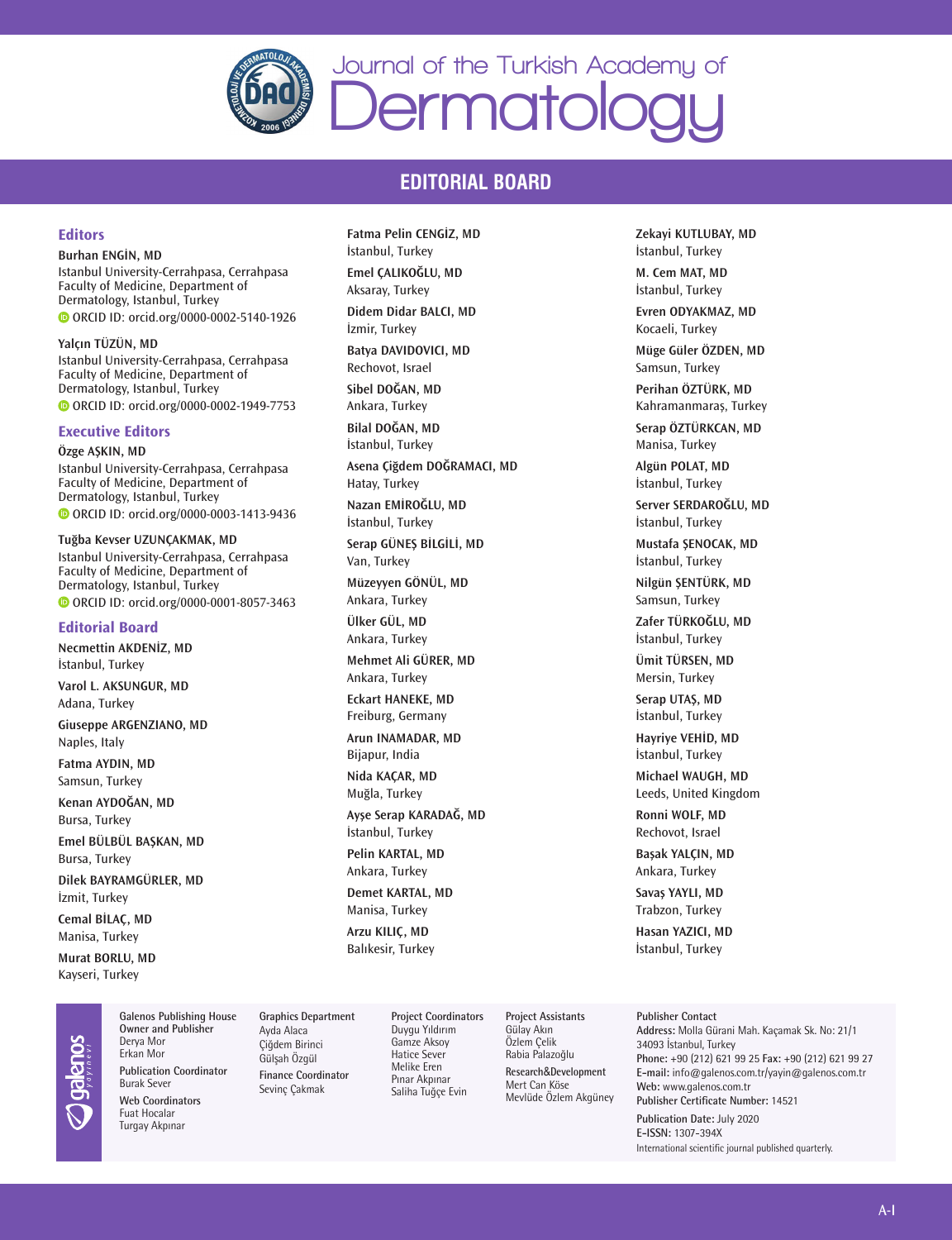

# **Journal of the Turkish Academy of Dermatology**

# **AIM AND SCOPE**

Journal of the Turkish Academy of Dermatology is a refereed publication designed to provide reference and up-to-date information needs of the international dermatologic community. The journal is published quarterly in March, June, September and December. This journal was created in an effort to explore the educational potential of distributed hypermedia served via the World Wide Web. The official organ of the Society of Academy of Cosmetology and Dermatology in Turkey, "Journal of the Turkish Academy of Dermatology" is attempting to improve the way in which information is transferred and accessed. In addition, access to PubMed reference numbers is enabled.

The journal is indexed in **Turkey Citation Index** and **J-Gate.**

Authors who have a new concept for on-line presentation are invited to contact the Editors to initiate a dialog.

Processing and publication are free of charge with Journal of the Turkish Academy of Dermatology. No fees are requested from the authors at any point throughout the evaluation and publication process. All manuscripts must be submitted via the online submission system which is available through the journal's web page.

#### **Subscription / Permissions / Advertisement**

Free full-text manuscripts are available online at jtad.org. Applications for copyright permissions and announcements should be made to Editorial office.

This work is licensed under a Creative Commons Attribution-NonCommercial-NoDerivatives 4.0 International License.

#### **Copyright Statement**

Society of Academy of Cosmetology and Dermatology owns the royalty and national and international copyright of all content published in the journal. Other than providing reference to scientific material, permission should be obtained from Society of Academy of Cosmetology and Dermatology for electronic submission, printing, distribution, any kind of reproduction and reutilization of the materials in electronic format or as printed media.

#### **Material Disclaimer**

The author(s) is (are) responsible for the articles published in the Journal of the Turkish Academy of Dermatology. The editor, editorial board and publisher do not accept any responsibility for the articles.

#### **Open Access Policy**

This journal provides immediate open access to its content on the principle that making research freely available to the public supports a greater global exchange of knowledge.

Open Access Policy is based on the rules of the Budapest Open Access Initiative (BOAI) http://www.budapestopenaccessinitiative.org/. By "open access" to peer-reviewed research literature, we mean its free availability on the public internet, permitting any users to read, download, copy, distribute, print, search, or link to the full texts of these articles, crawl them for indexing, pass them as data to software, or use them for any other lawful purpose, without financial, legal, or technical barriers other than those inseparable from gaining access to the internet itself. The only constraint on reproduction and distribution, and the only role for copyright in this domain, should be to give authors control over the integrity of their work and the right to be appropriately acknowledged and cited.

#### **Publisher Corresponding Address**

#### **Galenos Yayınevi Tic. Ltd. Şti.**

Address: Molla Gürani Mah. Kaçamak Sk. No: 21, 34093 Fındıkzade-İstanbul-Turkey

**Phone:** +90 212 621 99 25 **Fax:** +90 212 621 99 27

**E-mail:** info@galenos.com.tr

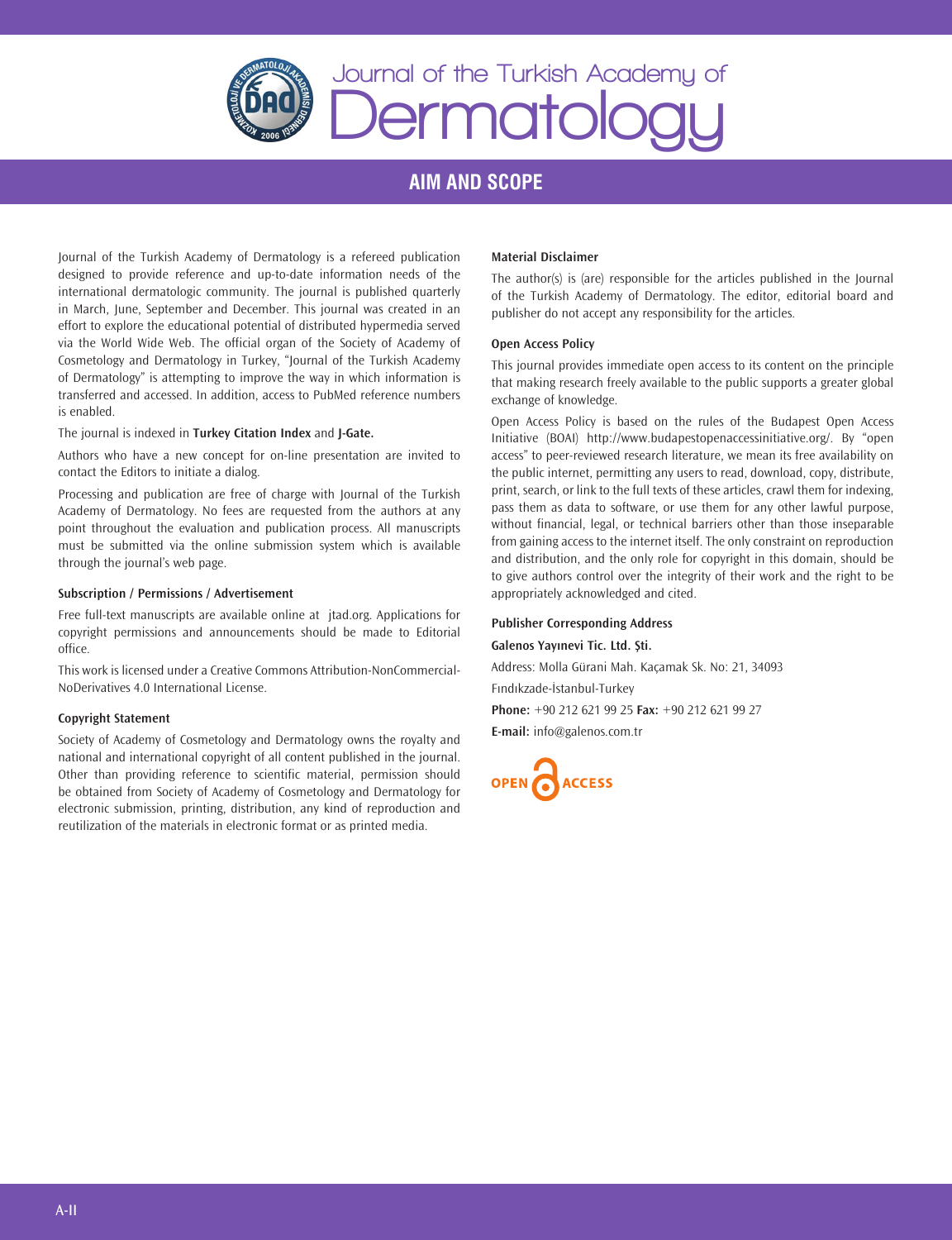

# **INSTRUCTIONS TO THE AUTHORS**

#### **Coverage of Journal of the Turkish Academy of Dermatology**

The journal is created with a general concept to accommodate the coverage of topics of current concern where accepted articles regularly cover:

**Continuing Medical Education:** Substantial educational articles presenting core information for the continuing medical education of the practicing dermatologist.

**Original Articles:** Original in-depth epidemiological studies or clinical and investigative laboratory research articles.

**Case Reports:** Brief individual case reports of unusual interest.

**Correspondence:** Brief letters to the editor that comment on previous articles or that involve brief case presentations.

#### **Editorial Policies**

Journal of the Turkish Academy of Dermatology is a refereed journal. Original manuscripts will be considered for publication. Information that has been published or is being considered for publication elsewhere will not be accepted. Manuscripts that appear to meet the goals of the Journal will be reviewed by two independent reviewers before a decision is made on publication.

All submissions must be accompanied by a signed statement of scientific contributions and responsibilities of all authors and a statement declaring the absence of conflict of interests. Any institution, organization, pharmaceutical or medical company providing any financial or material support, in whole or in part, must be disclosed in a footnote (ICMJE Disclosure Form for Potential Conflict of Interest(s)).

Manuscript format must comply with the ICMJE-Recommendations for the Conduct, Reporting, Editing and Publication of Scholarly Work in Medical Journals (updated in December 2018- http://www.icmje.org/icmjerecommendations).

The presentation of Original Researches and Reviews must be designed in accordance with trial reporting guidelines: randomized study-CONSORT, observational study-STROBE, study on diagnostic accuracy-STARD, systematic reviews and meta-analysis PRISMA, animal experimental studies-ARRIVE, nonrandomized behavioural and public health intervention studies-TREND.

Experimental, clinical and drug studies requiring approval by an ethics committee must be submitted to the Journal of the Turkish Academy of Dermatology with an ethics committee approval report confirming that the study was conducted in accordance with international agreements and the Declaration of Helsinki (revised 2013) (https://www.wma.net/policiespost/wma-declaration-of-helsinki-ethical-principles-for-medical-researchinvolving-human-subjects/). The approval of the ethics committee and the presence of informed consent given by the patients should be indicated in the Materials and Methods section. In experimental animal studies, the authors should indicate that the procedures followed are in accordance with animal rights as per the Guide for the Care and Use of Laboratory Animals (http://oacu.od.nih.gov/regs/guide/guide.pdf) and they should obtain animal ethics committee approval.

Authors must provide disclosure/acknowledgment of financial or material support, if any was received, for the current study.

If the article includes any direct or indirect commercial links or if any institution has provided material support to the study, authors must state in the cover letter that they have no relationship with the commercial product, drug, pharmaceutical company, etc. concerned; or specify the type of relationship (consultant, other agreements), if any.

#### **Style**

Manuscripts should conform to acceptable language usage. Abbreviations must be limited primarily to those in general usage. Generic names must be used. If a trade name is included, it should follow the generic name in parentheses the first time mentioned. Thereafter, generic names only should be used. Weights and measurements should be expressed in metric units, and temperatures in degrees centigrade.

Items may link back to the primary manuscript path or link to additional supplemental content.

All manuscripts submitted to the journal are screened for plagiarism using the 'iThenticate' software.

#### **Preparation of Manuscripts**

By submitting your article for publication, you grant Journal of the Turkish Academy of Dermatology the copyright to reproduce that work and associated images in electronic format (on the Internet or as a CD-ROM version of the Internet site) or in paper format derived from the on-line work. Otherwise the author still retains copyright to the written material and any associated images.

Original articles may be submitted in English. Send your manuscript in digital format in simple text, Microsoft Word, or RTF to the Editors. The Journal uses the accepted standard scientific format:

#### **GENERIC FORMAT**

the title page Title: Authors: Affiliations: Keywords: CONTACT the body of the manuscript Abstract: I:Introduction II:Methods III:Results IV:Conclusions References the appendices FIGURE LEGENDS TABLES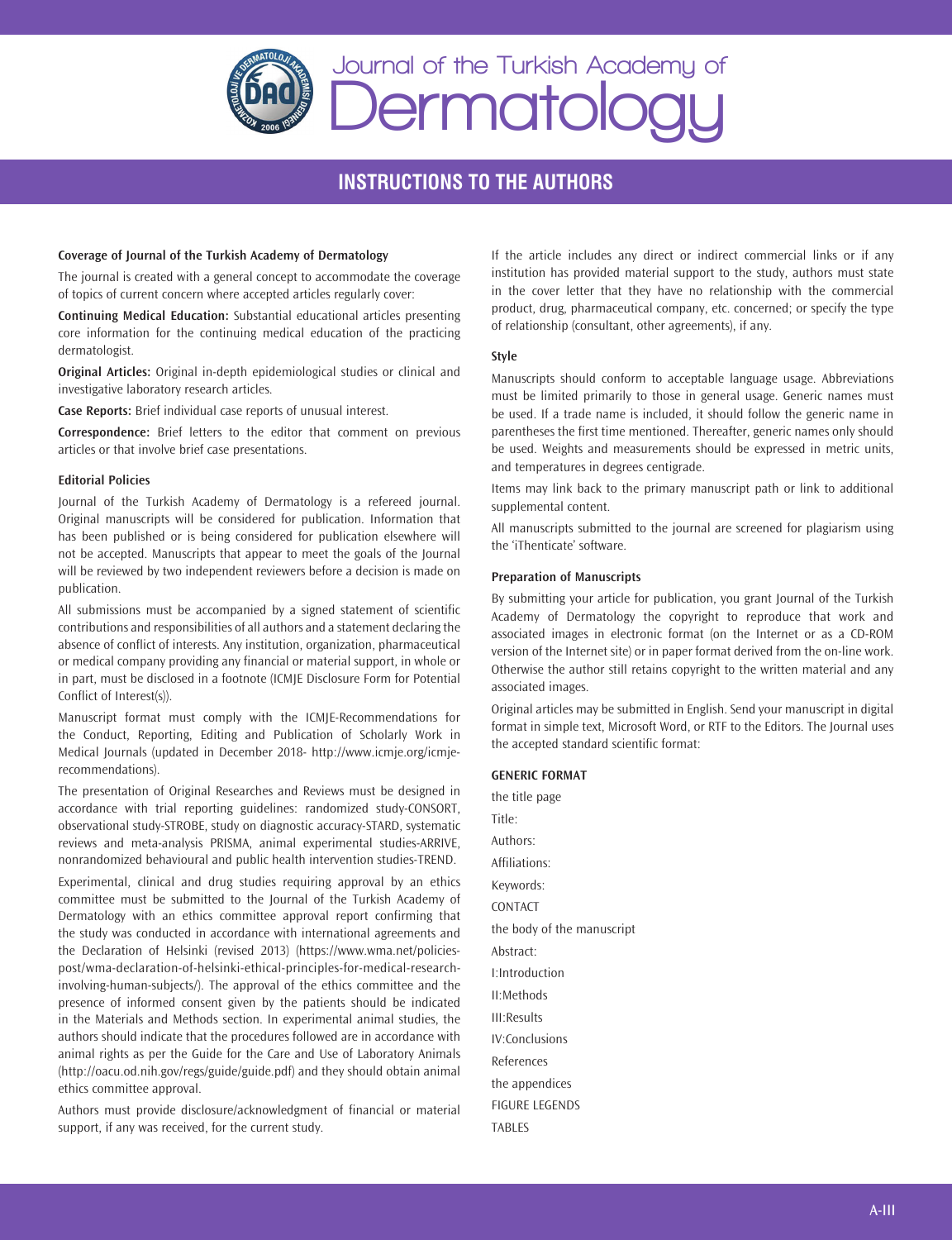

# **INSTRUCTIONS TO THE AUTHORS**

**References:** Reference citations within the article should be noted with square brackets following punctuation like this [2, 3, 4]. If necessary one may also place a citation in the middle of a sentence (The sentence may need to pinpoint the citation to a specific comment[5] and not link it to the subsequent remarks.) In the reference section, list the references by a simple number at the start of a line, followed by a period and space. Use the citation format of PubMed, including the PMID number:

#### **References:**

Mareledwane NG. A randomized, open-label, comparative study of oral doxycycline 100 mg vs. 5% topical benzoyl peroxide in the treatment of mild to moderate acne vulgaris. Int J Dermatol 2006; 45: 1438-1439. PMID: 17184250

Doger FK, Dikicioglu E, Ergin F, Unal E, Sendur N, Uslu M. Nature of cell kinetics in psoriatic epidermis. | Cutan Pathol 2007; 34: 257-263. PMID: 17302610

Tables and figures may be included in the document, and like images will need to be transferred as separate files, one file per table or figure. Unless the tables are less than 420 px wide, they will be linked from the text rather than put in-line.

#### **Images**

The extensive use of images is encouraged. The standard size for images is 768\*512 pixels. The journal may edits the images to make in-line representations that will be linked to the larger versions. Unless you have written permission from the patient, photographs should not be identifying. If facial images are to be used, please mask the eyes or in some way de-identify the image. Clinical photographs should be saved in medium JPEG compression format. Line drawings or tables should be in Compuserve GIF format. Please limit the width of any in-line material to 434 pixels. Please avoid spaces when numbering your images and use the extension to indicate the compression algorithm (e.g., figure1.jpg, figure2.gif, etc.). It would be helpful for you to indicate the appropriate location of your figures within your text. You may use square braces for these remarks. Please place these remarks on the line preceding the appropriate paragraph. Two figures will appear side-by-side above the indicated paragraph.

#### **HOW TO TRANSMIT YOUR WORK TO THE JOURNAL**

The core text material should be submitted via the online article system from the link below:

https://www.journalagent.com/jtad/